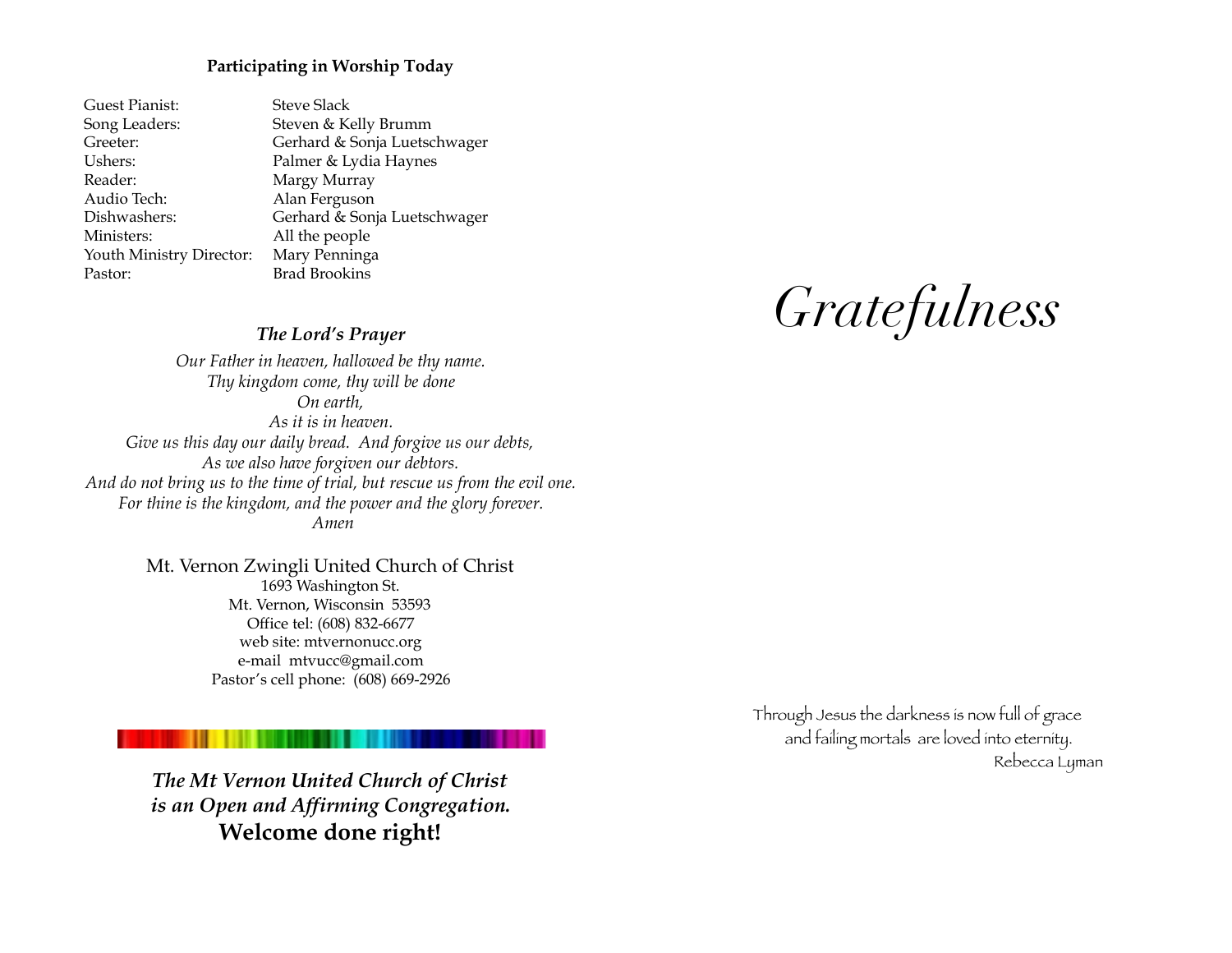Mt Vernon Zwingli United Church of Christ 6th Sunday after Pentecost July 1, 2018

**Greeting** 

**Into Silence** 

**Prelude** 

 **1st Song** *Heavenly Sunlight*

**\*** *2***nd Song** *I Saw the Light*

#### **\* Prayer**

Sometimes we founder in a darkness not of our own making—"this world is too much with us" and we cannot see our way through. And sometimes we manage to make a mess of things all by ourselves insisting on our rightness, failing to listen. But at *all* times, Generous God, we are held in your arms. So we give thanks for your kindness, your forgiveness and your grace. Keep us in your love. Guide us in your way, we pray. Amen.

**L: "**God is Love. Those who abide in love abide in God and God abides in them". (I John 4:16) And God is Grace—grace that forgives and makes us whole and brings us all to say…

## *Thanks be to God!*

**…And so we sing!** 

*Breathe on me Breath of God Fill me with life anew That I may love what you do love And do what you would do*

**Story Box** 

**What's Happening!**

Offering **Offering** from Psalm 89

I will sing of your steadfast love, O Lord, for ever; with my mouth I will proclaim your faithfulness to all generations. I declare that your steadfast love is established for ever, your faithfulness is as firm as the heavens.

#### **Offertory**

#### **\* Response**

 *Praise God from Whom All Blessings Flow*

### **\* Prayer of Dedication (Unison)**

Open our hearts, Loving God, to receive all you have to give us; and then open our hands to give it all away. Shape us into a generous people. Teach us to live *by* your grace and *for* those you love we pray, in Jesus' name. Amen.

| 1st Scripture | Philippians 4.4-9                                                                                                                                                                                                   |  |
|---------------|---------------------------------------------------------------------------------------------------------------------------------------------------------------------------------------------------------------------|--|
| 2nd Scripture | Psalm 103                                                                                                                                                                                                           |  |
| Sermon        |                                                                                                                                                                                                                     |  |
|               | Our Prayer of Thanksgiving and the Lord's Prayer<br><b>Every Time I Hear the Spirit</b>                                                                                                                             |  |
| * 3rd Song    | The Love of God                                                                                                                                                                                                     |  |
| * Benediction | Lead us from death to life, from falsehood to truth<br>Lead us from despair to hope, from fear to trust<br>Lead us from hate to love, from war to peace<br>Let peace fill our hearts, our world, our universe. Amen |  |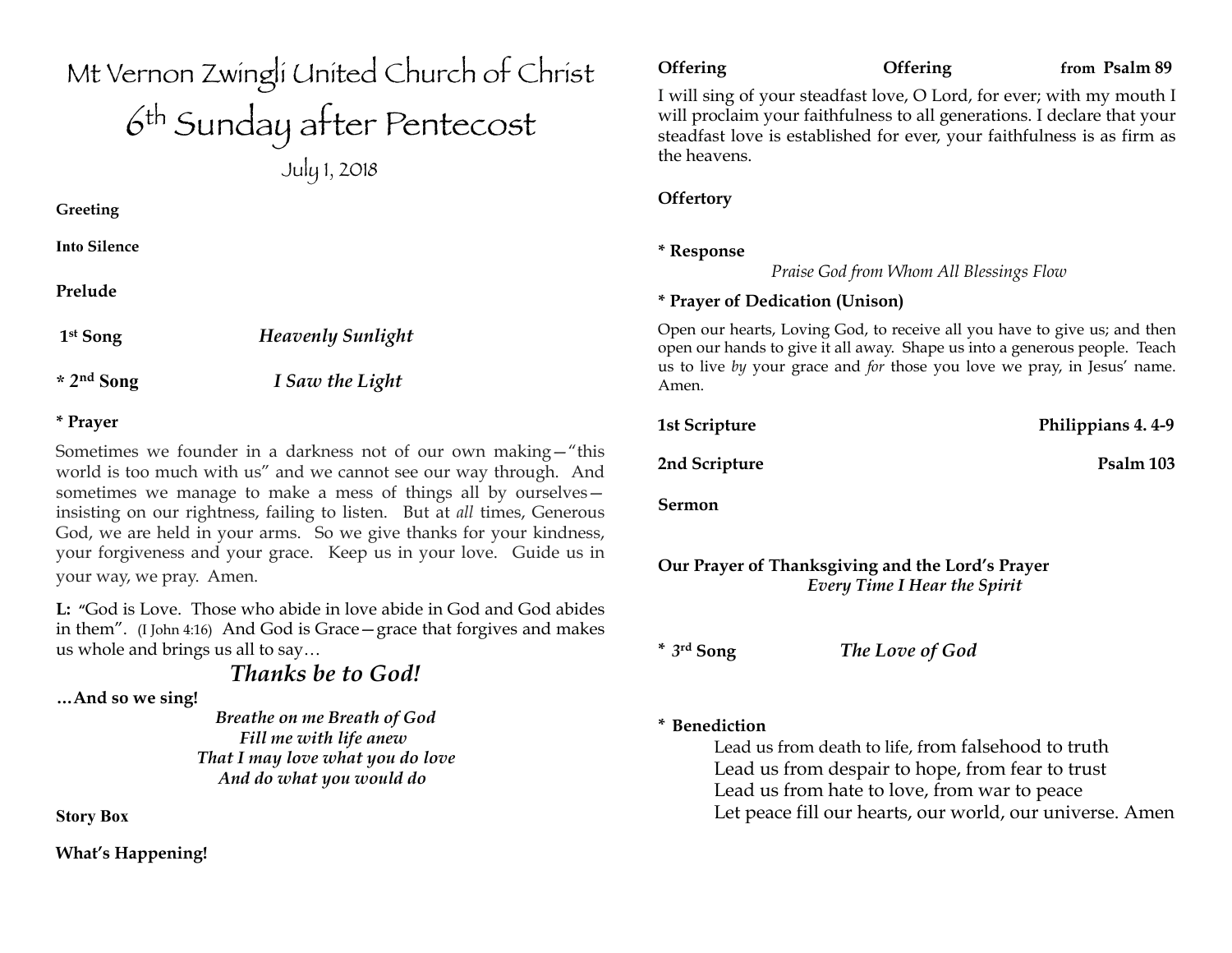# Mt. Vernon Zwingli United Church of Christ

Tel: (608) 832-6677 E-mail: [mtvucc@gmail.com](mailto:mtvucc@gmail.com)  Web Site: [mtvernonucc.org](http://mtvernonucc.org) Pastor's Cell Phone: 669-2926

# *The Mt Vernon Zwingli United Church of Christ is an Open and Affirming Congregation*  **Welcome done right!**

**Please join us downstairs for our potluck Sunday Brunch** immediately following the worship service. Especially if you are visiting and even if you didn't bring any food, you are invited and welcome. Enjoy Mt. Vernon's generous *Church 2.0*.

## **Serving in Worship on July 8, 2018**

Greeter: Ushers: Audio Tech: Alan Ferguson Reader: Serving Communion: Margy Murray & Judy Hale Communion Bread: Phil Leavenworth Dishwashers (4 needed): Deb Anderson **& & &** 

**The 4th of July Dinner and Silent Auction** are just 3 days away!! We will be asking for a lot of help. Please be ready to say yes when you are asked. This is an "all hands on deck" affair.

**During the summer,** we take a break from our regular Sunday School classes. However, we invite families whose kids need something else to do during the worship time to use our downstairs children's area. It is supplied with toys, craft supplies, and books for kids. We do not provide adult supervision in this space. Children must be accompanied by a parent or responsible adult. We have furnished the area with speakers so parents can listen to the worship service while attending to their children. Our fall Sunday School Program will resume September 9, 2018.

**We want people of all ages to feel welcome and so a Story Box time for kids is included in the worship service during the summer.** This is a fun time for kids as they take turns taking the empty box home and filling it with a surprise item. Seeing it for the first time on Sunday morning, Pastor Brad does his best to come up with a story and lesson for the kids related to whatever they put in the box. It usually works out :)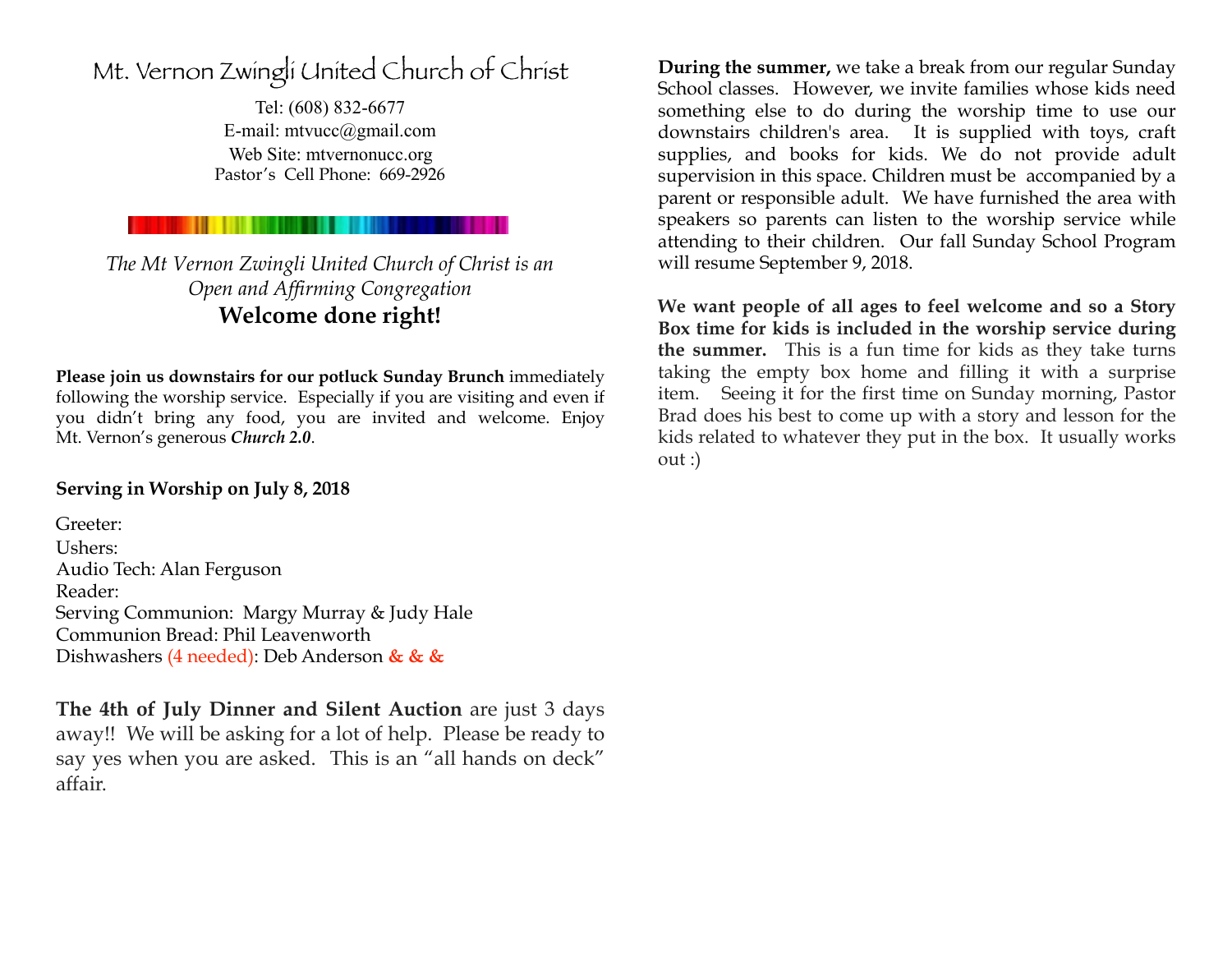# **Heavenly Sunlight**

 Walking in sunlight all of my journey, Over the mountains, through the deep vale; Jesus has said, I'll never forsake thee— Promise divine that never can fail.

# Chorus

 *Heavenly sunlight! Heavenly sunlight!*  Flooding my soul with glory divine; Hallelujah! I am rejoicing, Singing His praises, Jesus is mine!

 Shadows around me, shadows above me Never conceal my Savior and Guide; He is the light, in Him is no darkness, Ever I'm walking close to His side.

# Chorus

 In the bright sunlight, ever rejoicing, Pressing my way to mansions above; Singing His praises, gladly I'm walking, Walking in sunlight, sunlight of love.

# Chorus

# **I Saw The Light**

I wandered so aimless life filled with sin I wouldn't let my dear savior in Then Jesus came like a stranger in the night Praise the Lord I saw the light.

I saw the light I saw the light No more darkness no more night Now I'm so happy no sorrow in sight Praise the Lord I saw the light.

Just like a blind man I wandered along Worries and fears I claimed for my own Then like the blind man that God gave back his sight Praise the Lord I saw the light.

I saw the light I saw the light No more darkness no more night Now I'm so happy no sorrow in sight Praise the Lord I saw the light.

I was a fool to wander and a-stray Straight is the gate and narrow the way Now I have traded the wrong for the right Praise the Lord I saw the light.

I saw the light I saw the light No more darkness no more night Now I'm so happy no sorrow in sight Praise the Lord I saw the light.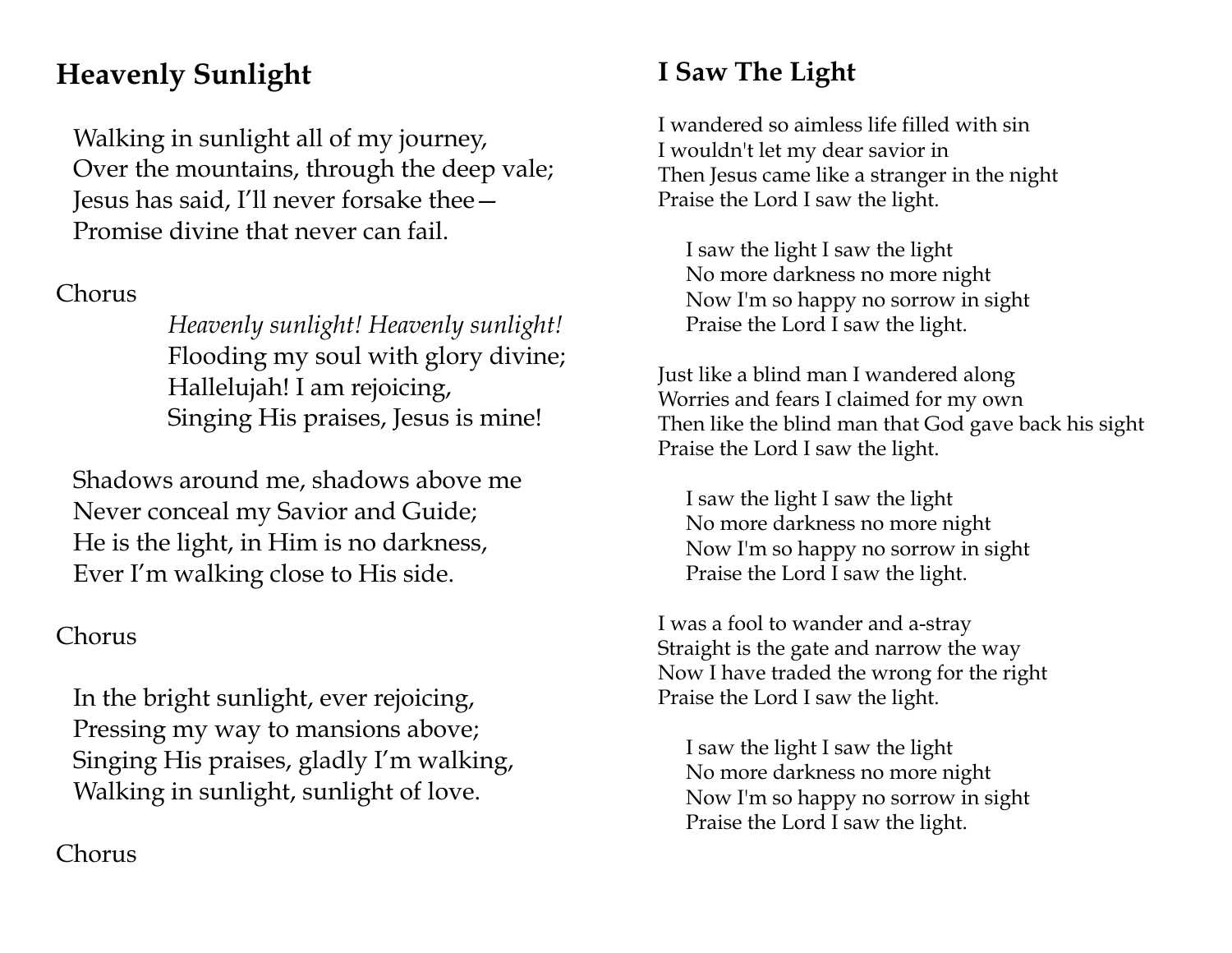# **The Love of God**

The love of God is greater far Than tongue or pen can ever tell; It goes beyond the highest star, And reaches to the lowest hell; The guilty pair, bowed down with care, God gave the son to win; God's erring child was reconciled, And pardoned from his sin.

Could we with ink the ocean fill, And were the skies of parchment made, Were every stalk on earth a quill, And every man a scribe by trade; To write the love of God above Would drain the ocean dry; Nor could the scroll contain the whole, Though stretched from sky to sky.

> (Refrain) Oh, love of God, how rich and pure! How measureless and strong! It shall forevermore endure— The saints' and angels' song.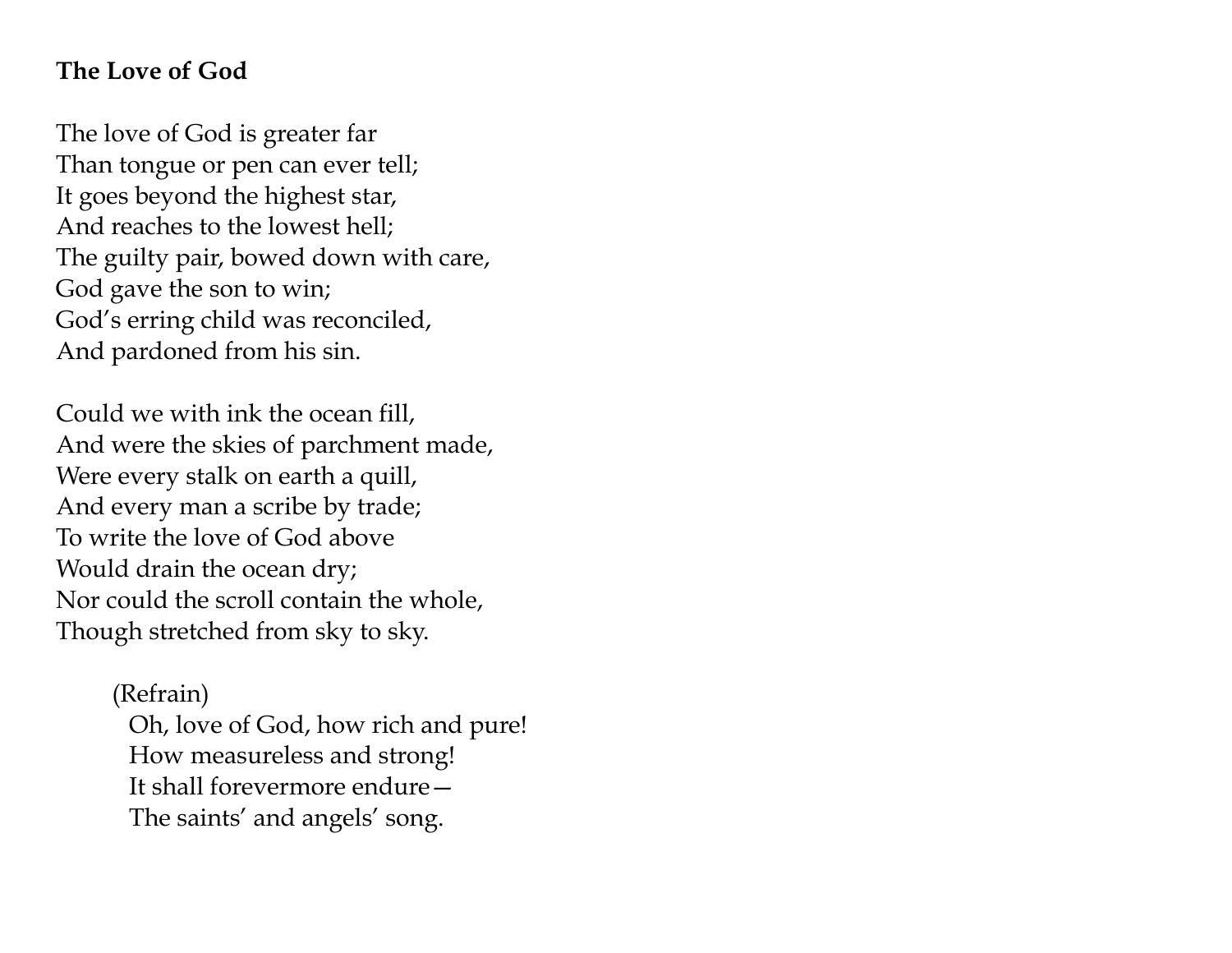## **Psalm 103**

Bless the Lord, O my soul, and all that is within me, bless his holy name. Bless the Lord, O my soul, and do not forget all his benefits who forgives all your iniquity, who heals all your diseases, who redeems your life from the Pit, who crowns you with steadfast love and mercy, who satisfies you with good as long as you live so that your youth is renewed like the eagle's.

The Lord works vindication and justice for all who are oppressed. He made known his ways to Moses, his acts to the people of Israel. The Lord is merciful and gracious, slow to anger and abounding in steadfast love. He will not always accuse, nor will he keep his anger for ever. He does not deal with us according to our sins, nor repay us according to our iniquities. For as the heavens are high above the earth, so great is his steadfast love towards those who fear him; as far as the east is from the west, so far he removes our transgressions from us. As a father has compassion for his children, so the Lord has compassion for those who fear him.

For he knows how we were made;

he remembers that we are dust.

As for mortals, their days are like grass; they flourish like a flower of the field; for the wind passes over it, and it is gone, and its place knows it no more. But the steadfast love of the Lord is from everlasting to everlasting on those who fear him, and his righteousness to children's children, to those who keep his covenant and remember to do his commandments.

The Lord has established his throne in the heavens, and his kingdom rules over all. Bless the Lord, O you his angels, you mighty ones who do his bidding, obedient to his spoken word. Bless the Lord, all his hosts, his ministers that do his will. Bless the Lord, all his works, in all places of his dominion. Bless the Lord, O my soul.